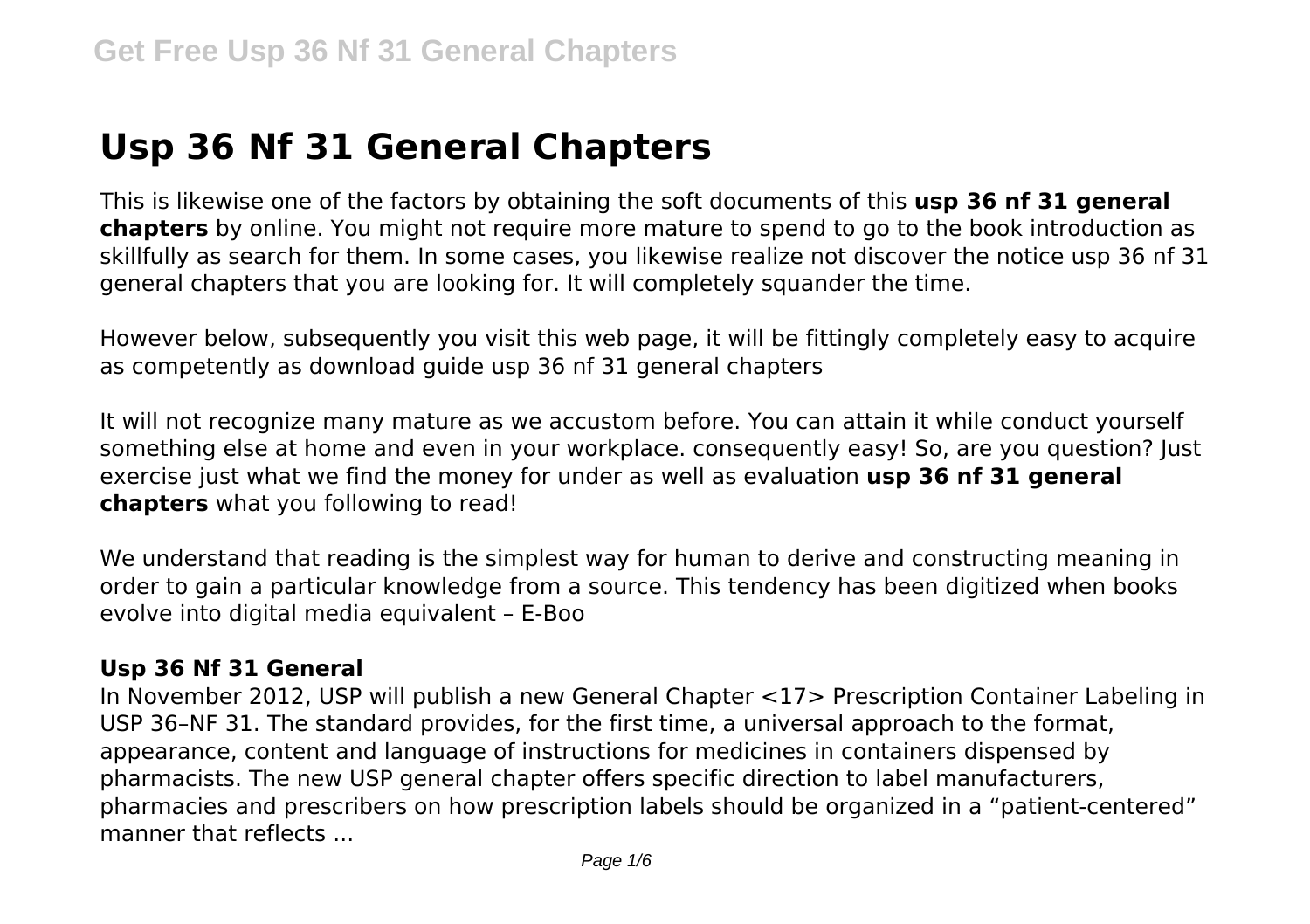## **USP–NF General Chapter Prescription Container Labeling | USP**

USP 36–NF 31. Second Supplement. Revisions (posted 26–Apr–2013) Deferrals (posted 26–Apr–2013) Cancellations (posted 26–Apr–2013) Commentary (posted 03–Jun–2013; updated 25–Oct–2013\*) \*Updated to include commentary for Capsicum, Capsicum Oleoresin. First Supplement.

## **USP 36–NF 31 | USP-NF - USP–NF | USP-NF**

Commentary – USP 36-NF 31. Excerpt Related to General Chapter <17> Prescription Container Labeling. In accordance with USP's Rules and Procedures of the Council of Experts ("Rules"), USP publishes all proposed revisions to the United States Pharmacopeia and the National Formulary (USP-NF) for public review and comment in the Pharmacopeial Forum (PF), USP's free bimonthly journal for public notice and comment.

#### **Commentary – USP 36-NF 31 Prescription Container Labeling**

Commentary – USP 36-NF 31. In accordance with USP's Rules and Procedures of the Council of Experts ("Rules"), USP publishes all proposed revisions to the United States Pharmacopeia and the National Formulary (USP-NF) for public review and comment in the Pharmacopeial Forum (PF), USP's free bimonthly journal for public notice and comment.

#### **Commentary – USP 36-NF 31**

A revised Description and Solubility Reference Table was published in the USP 36–NF 31, Second Supplement. This table was revised to reflect the proposed update of the current list of excipient NF functional categories, which was done in parallel with the revision of the Excipient Performance <1059> General Chapter.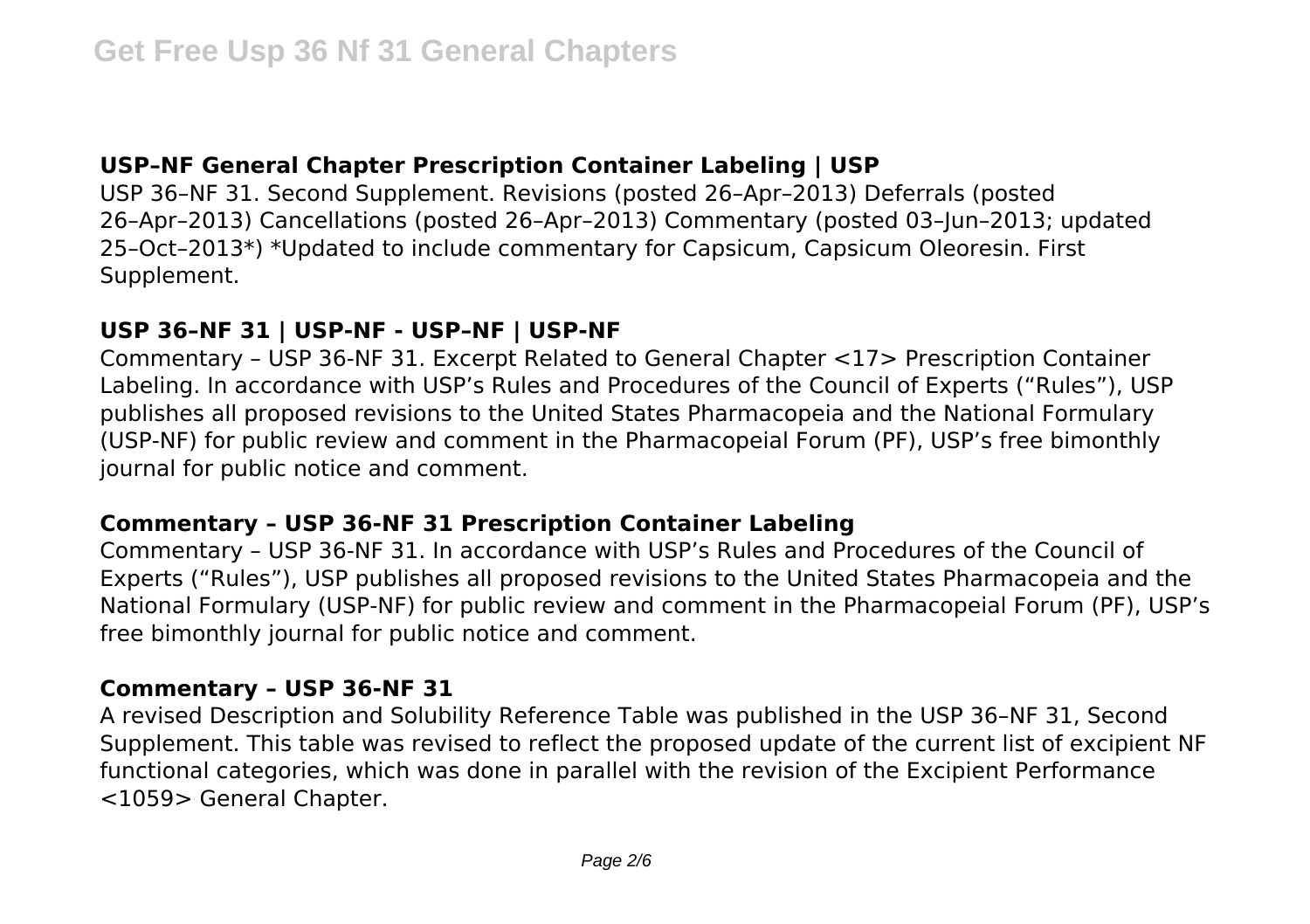# **List of Revised Titles in the ... - USP–NF | USP-NF**

The United States Pharmacopeia (USP) General Chapter <17> Prescription Container Labeling, published in the USP 36–NF 31, became an official standard on May 1, 2013.

#### **USP Prescription Container Labeling Chapter is Now the ...**

United States Pharmacopeia 36/National Formulary 31 (USP 36/NF 31), in ... as outlined in general information chapter <1225> Validation of Compendial Procedures. The stability study includes storing the preparation in stability chambers, testing the preparation at predetermined time points, and then determining its stability. These time points ...

## **STRENGTH AND STABILITY TESTING FOR COMPOUNDED ... - USP**

29 Every monograph in USP–NF must have packaging and storage 30 requirements. For the packaging portion of the statement, the choice of 31 containers is provided in this chapter. For active pharmaceutical 32 ingredients (APIs), the choice would be a tight, well-closed, or, where 33 needed, light-resistant container.

## **659 Packaging and Storage Requirements, - USP–NF | USP-NF**

USP 36 General Information /  $\Box$ 1079 $\Box$  Good Storage and Shipping Practices1 Internationally harmonized documents intended to assist  $\Box$ 1079 $\Box$  GOOD STORAGE AND the pharmaceutical industry. Mean Kinetic Temperature (MKT):The single calcu-DISTRIBUTION PRACTICES FOR lated temperature at which the total amount of degrada- tion over a particular period is equal to the sum of the

# **1079 GOOD STORAGE AND DISTRIBUTION PRACTICES FOR DRUG PRODUCTS**

One Updated General Announcement (posted 26–Jun–2020) Two New Notices of Intent to Revise (posted 26–Jun–2020) Cumulative List Updated (posted 26–Jun–2020) USP–NF Components. USP–NF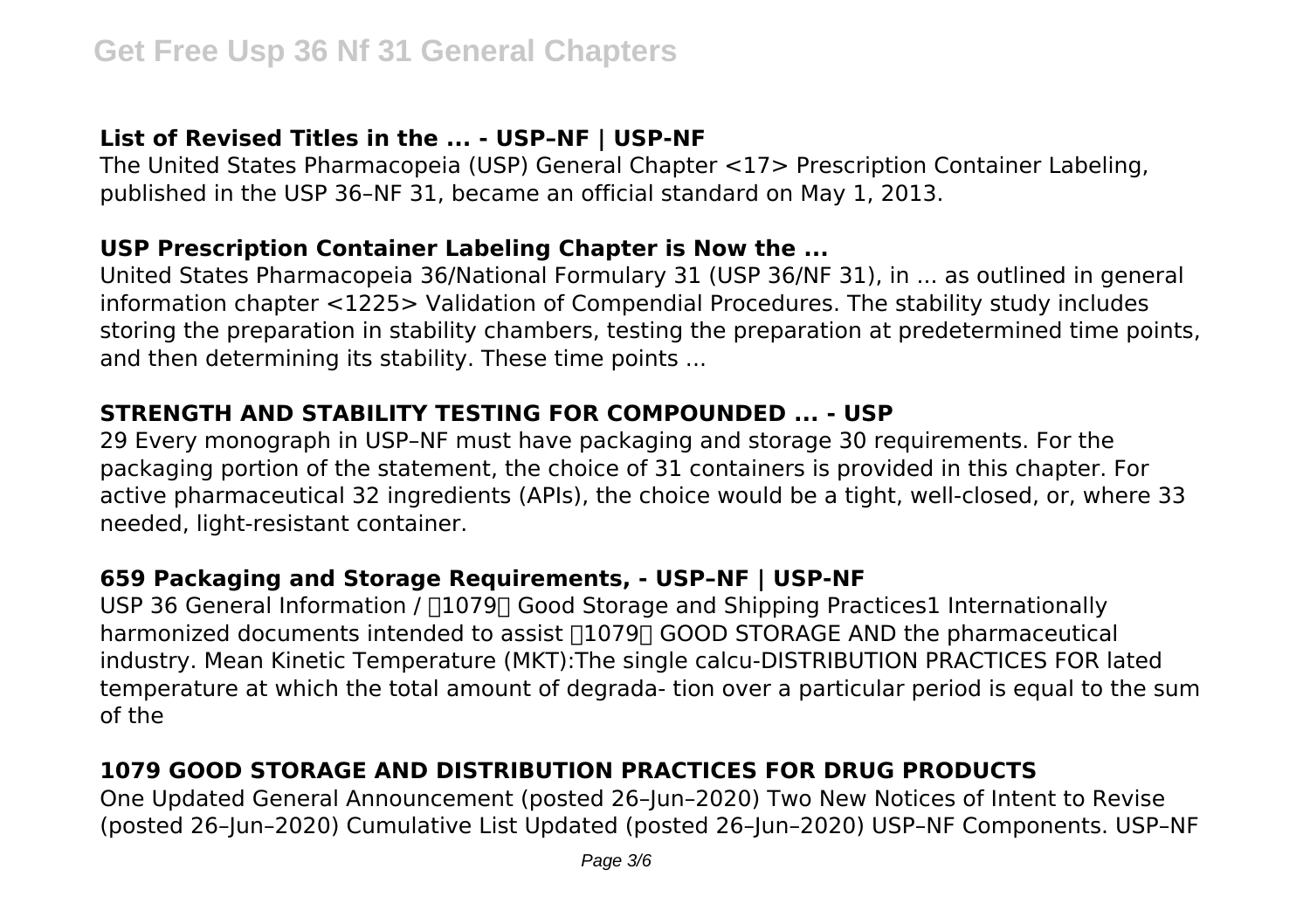is a combination of two compendia, the United States Pharmacopeia (USP) and the National Formulary (NF). Monographs for drug substances, dosage ...

#### **USP–NF | USP-NF**

General Chapter <2232> was published February 1, 2013 in the First Supplement to USP 36–NF 31and became official on August 1, 2013. General Notices section 5.60.30 Elemental Impurities in USP Drug Products and Dietary Supplements In December 2013, the Council of Experts approved General Noticessection 5.60.30

### **USP Revision and Implementation Plan for the Elemental ...**

USP 36 General Information /  $\Box$ 1225 $\Box$  Validation of Compendial Procedures1 ... the United States Pharmacopeia and the National Formulary noted in ISO 5725-1 and 3534-1, a test result is "the value ... cal methods described in USP–NF are not required to vali- rection of gas volumes to standard temperature and pres-

# **VALIDATION OF COMPENDIAL PROCEDURES**

Esta página web es un recurso destinado a los usuarios de USP de habla hispana.

# **USP en Español | USP**

Alcohol or Mercury Thermometers— These devices are based on the change in volume of a liquid as a function of temperature. Mercury thermometers are typically used in the ranges from 0 to 50 with a precision of about 0.1. [note— Some local regulations apply to mercury-based thermometers.Alcohol thermometers may have a precision as good as 0.01, but they must be quite large to measure ...

# **usp31nf26s1\_c1118, General Chapters: <1118> MONITORING ...**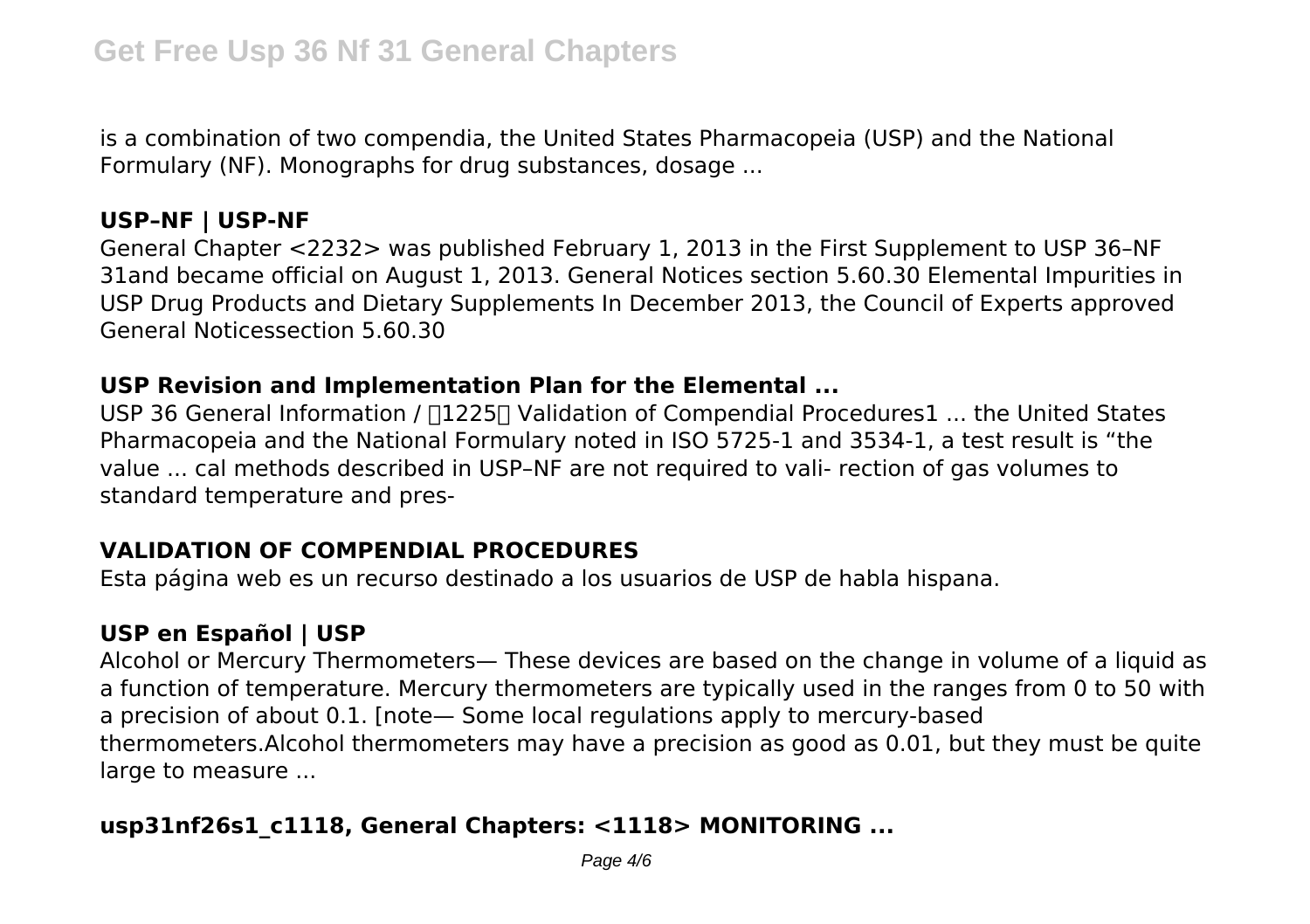Glass Types— Glass containers suitable for packaging Pharmacopeial preparations may be classified as in Table 1 on the basis of the tests set forth in this section. Containers of Type I borosilicate glass are generally used for preparations that are intended for parenteral administration. Containers of Type I glass, or of Type II glass (i.e., soda-lime glass that is suitably dealkalized) are ...

## **usp31nf26s1\_c660, General Chapters: <660> CONTAINERS-GLASS**

Mix the L-cystine, sodium chloride, dextrose, yeast extract, and pancreatic digest of casein with the purified water, and heat until solution is effected.Dissolve the sodium thioglycollate or thioglycolic acid in the solution and, if necessary, add 1 N sodium hydroxide so that, after sterilization, the solution will have a pH of  $7.1 \pm 0.2$ .

# **General Chapters: <71> STERILITY TESTS**

By Alisa Lupia on August 13, 2013 It is now out and official: USP published revised General Chapters 41 "Balances" and 1251 "Weighing on an Analytical Balance" in the Second Supplement to USP 36-NF 31. After a six months transition period the new chapters will be official December 1st 2013.

# **Revised UPS Chapters 41 & 1251 Balances**

and revised USP-NF requirements. The table below describes the official dates of the USP-NF and its supplements. The 2014 USP 37-NF 32, and its supple ments, Interim Revision Announcements (IRAs) and Revision Bulletins to that edition, will be official until May 1, 2015, at which time the USP 38-NF 33 becomes official.

# **2015 USP 38 THE UNITED STATES PHARMACOPEIA**

Expert Committee: (GC05) General Chapters 05. USP29–NF24 Page 3076. Phone Number: 1-301-816-8319